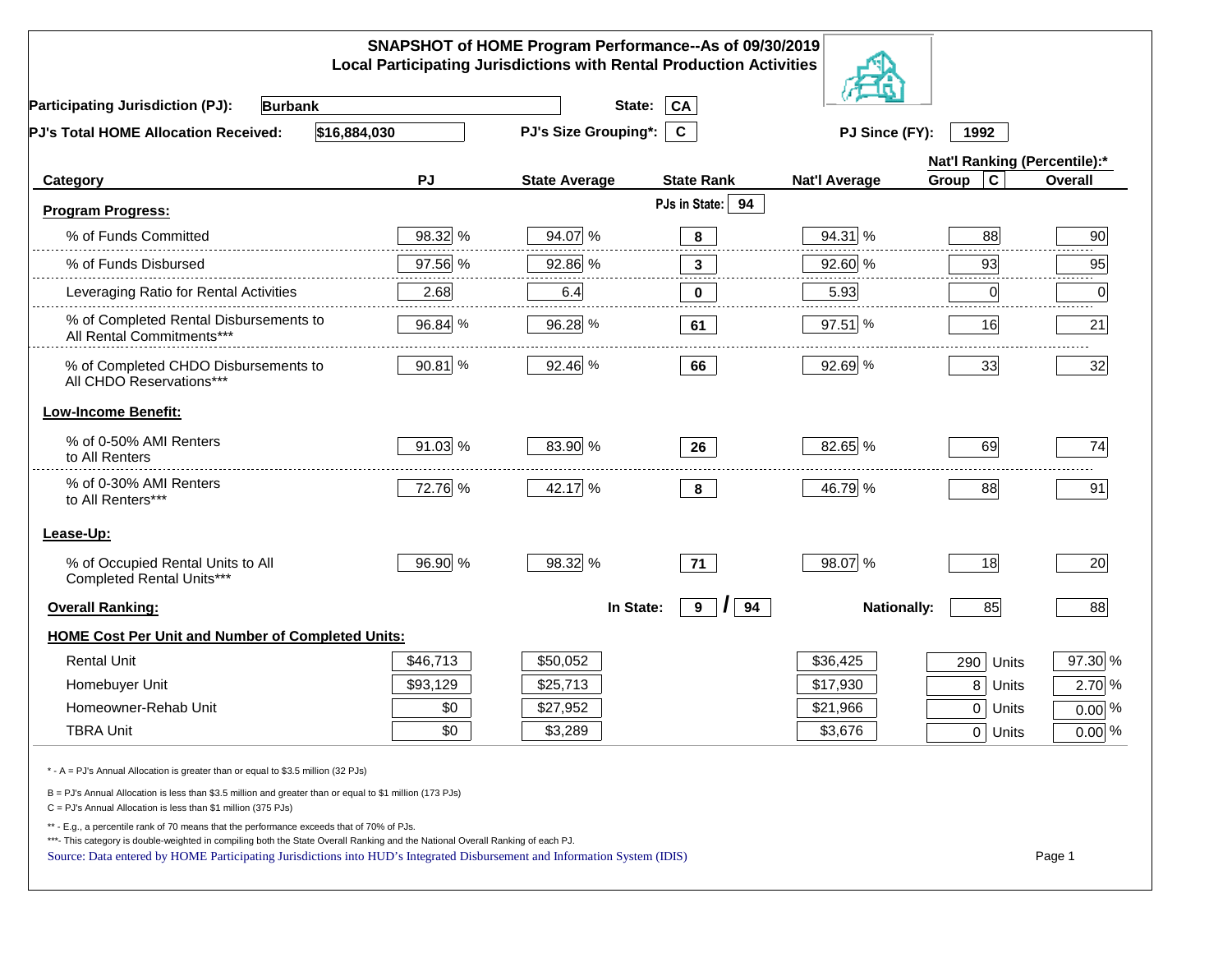|                                                                                                                           |             |      |               |                                   |                 |                  | <b>Program and Beneficiary Characteristics for Completed Units</b> |                   |                      |                                   |             |
|---------------------------------------------------------------------------------------------------------------------------|-------------|------|---------------|-----------------------------------|-----------------|------------------|--------------------------------------------------------------------|-------------------|----------------------|-----------------------------------|-------------|
| <b>Participating Jurisdiction (PJ): Burbank</b>                                                                           |             |      |               |                                   | $\overline{CA}$ |                  |                                                                    |                   |                      |                                   |             |
| <b>Total Development Costs:</b>                                                                                           |             |      | <b>Rental</b> | Homebuyer                         |                 | <b>Homeowner</b> | <b>CHDO Operating Expenses:</b>                                    |                   | PJ:                  |                                   | $1.0\%$     |
| (average reported cost per unit in<br>PJ:<br><b>HOME-assisted projects)</b>                                               |             |      | \$111,406     | \$93,130                          |                 | \$0              |                                                                    | (% of allocation) | <b>National Avg:</b> |                                   | $1.1$ %     |
|                                                                                                                           | State:*     |      | \$190,858     | \$131,515                         |                 | \$30,342         |                                                                    |                   |                      |                                   |             |
|                                                                                                                           | National:** |      | \$135,225     | \$88,236                          |                 | \$26,222         |                                                                    |                   |                      |                                   |             |
|                                                                                                                           |             |      |               | <b>Rental Homebuyer Homeowner</b> | <b>TBRA</b>     |                  |                                                                    |                   |                      | <b>Rental Homebuyer Homeowner</b> | <b>TBRA</b> |
| <b>RACE:</b>                                                                                                              |             | %    | %             | $\%$                              | $\%$            |                  | <b>HOUSEHOLD TYPE:</b>                                             | %                 | $\frac{9}{6}$        | %                                 | $\%$        |
| White:                                                                                                                    |             | 72.6 | 14.3          | 0.0                               | 0.0             |                  | Single/Non-Elderly:                                                | 12.1              | 0.0                  | 0.0                               | 0.0         |
| <b>Black/African American:</b>                                                                                            |             | 3.6  | 0.0           | 0.0                               | 0.0             | Elderly:         |                                                                    | 66.9              | 0.0                  | 0.0                               | 0.0         |
| Asian:                                                                                                                    |             | 2.1  | 0.0           | 0.0                               | 0.0             |                  | Related/Single Parent:                                             | 8.9               | 28.6                 | 0.0                               | 0.0         |
| American Indian/Alaska Native:                                                                                            |             | 0.0  | 0.0           | 0.0                               | 0.0             |                  | <b>Related/Two Parent:</b>                                         | 11.4              | 71.4                 | 0.0                               | 0.0         |
| Native Hawaiian/Pacific Islander:                                                                                         |             | 0.0  | 0.0           | 0.0                               | 0.0             | Other:           |                                                                    | 0.7               | 0.0                  | 0.0                               | 0.0         |
| American Indian/Alaska Native and White:                                                                                  |             | 0.0  | 0.0           | 0.0                               | 0.0             |                  |                                                                    |                   |                      |                                   |             |
| Asian and White:                                                                                                          |             | 0.4  | 0.0           | 0.0                               | 0.0             |                  |                                                                    |                   |                      |                                   |             |
| <b>Black/African American and White:</b>                                                                                  |             | 0.0  | 0.0           | 0.0                               | 0.0             |                  |                                                                    |                   |                      |                                   |             |
| American Indian/Alaska Native and Black:                                                                                  |             | 0.0  | 0.0           | 0.0                               | 0.0             |                  |                                                                    |                   |                      |                                   |             |
| <b>Other Multi Racial:</b>                                                                                                |             | 0.0  | 0.0           | 0.0                               | 0.0             |                  |                                                                    |                   |                      |                                   |             |
| Asian/Pacific Islander:                                                                                                   |             | 0.4  | 0.0           | 0.0                               | 0.0             |                  |                                                                    |                   |                      |                                   |             |
| <b>ETHNICITY:</b>                                                                                                         |             |      |               |                                   |                 |                  |                                                                    |                   |                      |                                   |             |
| <b>Hispanic</b>                                                                                                           |             | 21.0 | 85.7          | 0.0                               | 0.0             |                  |                                                                    |                   |                      |                                   |             |
| <b>HOUSEHOLD SIZE:</b>                                                                                                    |             |      |               |                                   |                 |                  | <b>SUPPLEMENTAL RENTAL ASSISTANCE:</b>                             |                   |                      |                                   |             |
| 1 Person:                                                                                                                 |             | 66.5 | 0.0           | 0.0                               | 0.0             | Section 8:       |                                                                    | 5.0               | $0.0$ <sup>#</sup>   |                                   |             |
| 2 Persons:                                                                                                                |             | 16.0 | 14.3          | 0.0                               | 0.0             |                  | <b>HOME TBRA:</b>                                                  | 56.2              |                      |                                   |             |
| 3 Persons:                                                                                                                |             | 4.3  | 0.0           | 0.0                               | 0.0             | Other:           |                                                                    | 8.9               |                      |                                   |             |
| 4 Persons:                                                                                                                |             | 5.0  | 42.9          | 0.0                               | 0.0             |                  | No Assistance:                                                     | 29.9              |                      |                                   |             |
| 5 Persons:                                                                                                                |             | 5.3  | 28.6          | 0.0                               | 0.0             |                  |                                                                    |                   |                      |                                   |             |
| 6 Persons:                                                                                                                |             | 2.5  | 14.3          | 0.0                               | 0.0             |                  |                                                                    |                   |                      |                                   |             |
| 7 Persons:                                                                                                                |             | 0.4  | 0.0           | 0.0                               | 0.0             |                  |                                                                    |                   |                      |                                   |             |
| 8 or more Persons:                                                                                                        |             | 0.0  | 0.0           | 0.0                               | 0.0             |                  | # of Section 504 Compliant Units:                                  |                   | 23                   |                                   |             |
| * The State average includes all local and the State PJs within that state                                                |             |      |               |                                   |                 |                  |                                                                    |                   |                      |                                   |             |
| ** The National average includes all local and State PJs, and Insular Areas                                               |             |      |               |                                   |                 |                  |                                                                    |                   |                      |                                   |             |
| # Section 8 vouchers can be used for First-Time Homebuyer Downpayment Assistance.                                         |             |      |               |                                   |                 |                  |                                                                    |                   |                      |                                   |             |
| Source: Data entered by HOME Participating Jurisdictions into HUD's Integrated Disbursement and Information System (IDIS) |             |      |               |                                   |                 |                  |                                                                    |                   |                      | HOME Program Performance SNAPSHOT |             |
|                                                                                                                           |             |      |               |                                   |                 |                  |                                                                    |                   |                      | Page 2                            |             |